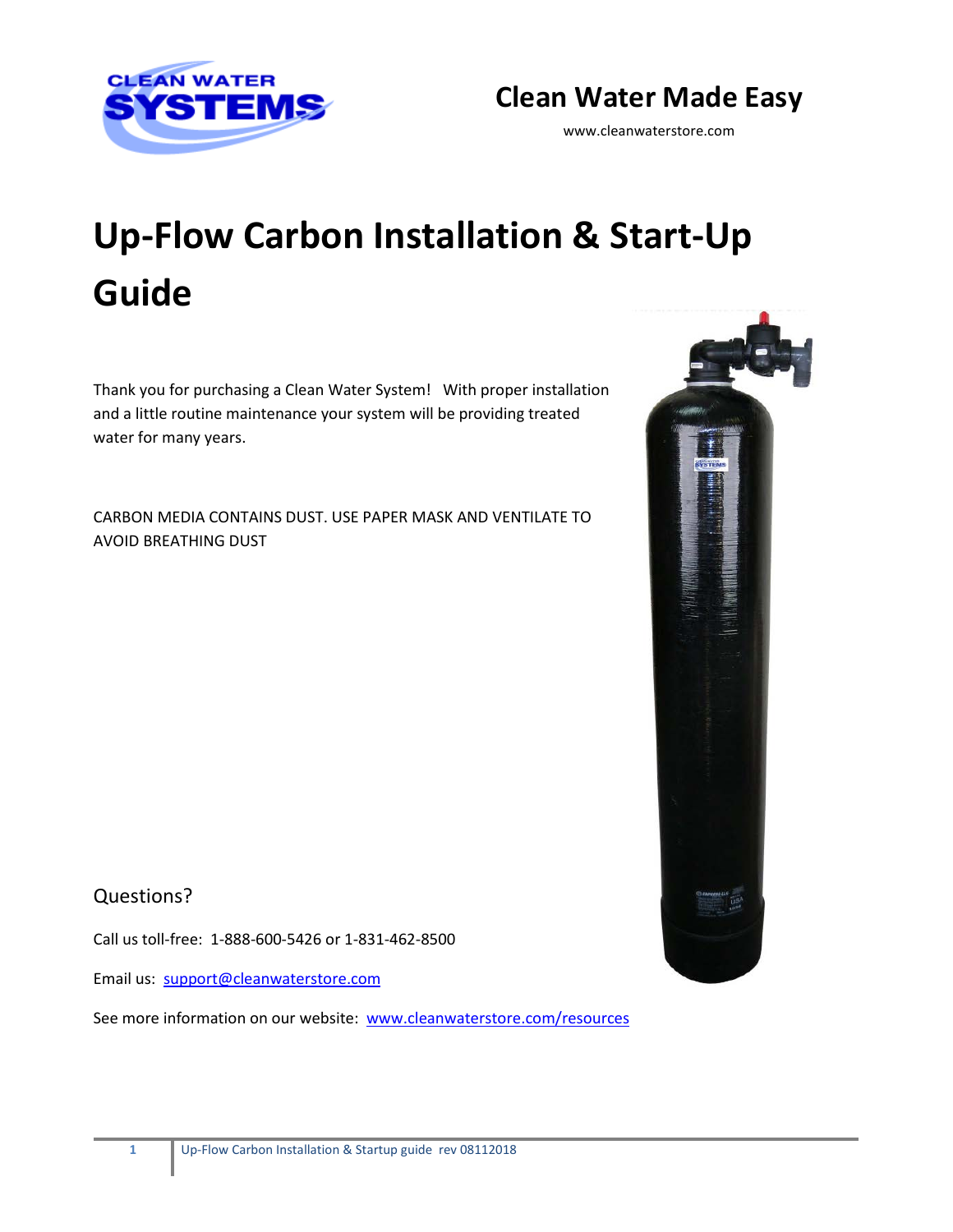



www.cleanwaterstore.com

# **Table of Contents**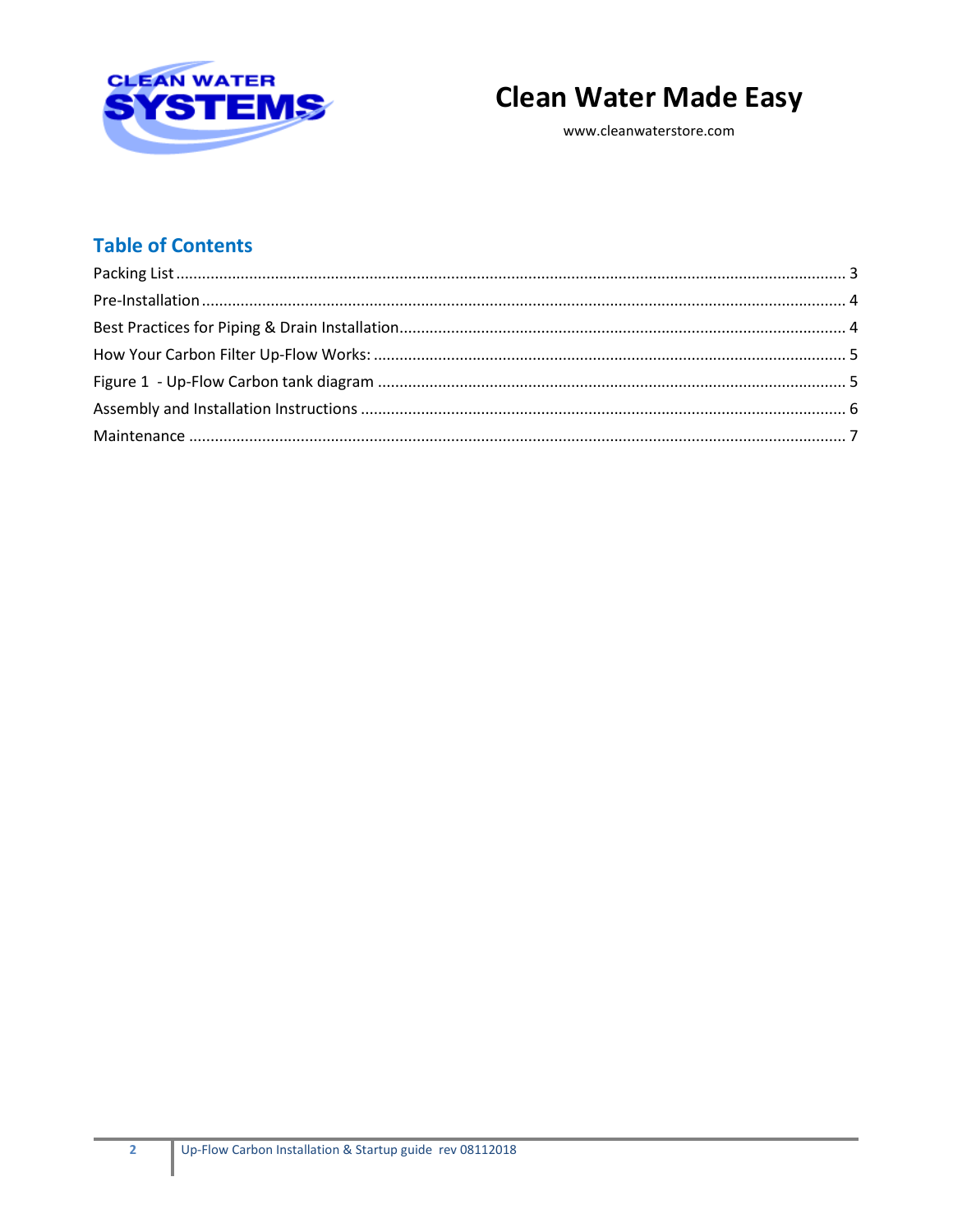## <span id="page-2-0"></span>**Packing List**

Each unit is shipped with filter tank; in-out head with bypass and pipe connectors; top screen; distributor tube with bottom screen. In addition, each unit comes with:

#### **Carbon Up-Flow 1.0 Cubic Foot:**

1 – 1 cu. Ft. Bag Activated Carbon

1 box of gravel, 12 lbs.

#### **Carbon Up-Flow 1.5 Cubic Foot:**

1 – 1 cu. Ft. Bag Activated Carbon

1 - .5 cu. Ft. Bag Activated Carbon

1 box of gravel, 16 lbs.

#### **Carbon Up-Flow, 2.0 Cubic Foot:**

 $2 - 1$  cu. Ft. Bags

1 box of gravel, 16 lbs.

#### **Carbon Up-Flow 2.5 Cubic Foot:**

 $2 - 1$  cu. Ft. Bag

1 - .5 cu. Ft. Bag

1 box of gravel, 25 lbs.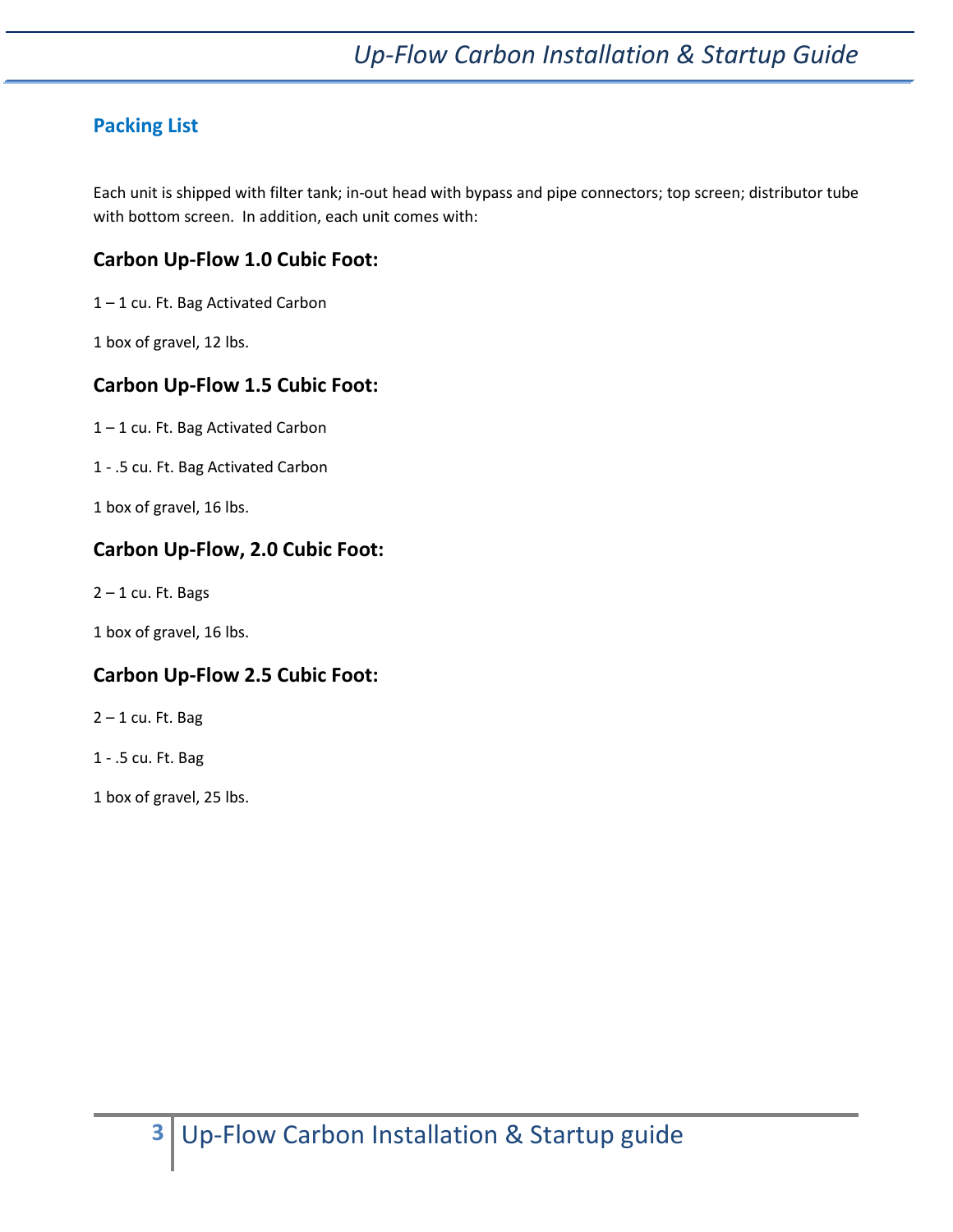#### <span id="page-3-0"></span>**Pre-Installation**

- 1. Review your packing list and make sure you have received all the parts before beginning installation.
- 2. If you are going to be turning off the water to the house and you have an electric water heater, shut off the power to the water heater before beginning installation in case the water heater is accidentially drained.
- 3. Pick a suitable location for your filter system on a dry level spot where it won't be exposed to freezing temperatures. A minimum of 20 PSI is required. Maximum pressure is 90 PSI.
- 4. Get all of your plumbing parts together before beginning installation. Installation typically takes 3 to 5 hours. Once completed and pressure tested you will want to run the water in your home for 15 – 20 minutes to clear out any fines from the new medium.
- 5. After the system is installed and running, your water may be discolored or full of sediment or rust, particularly if this is older or corroded piping. This typically clears up over a day or two.

#### <span id="page-3-1"></span>**Best Practices for Piping & Drain Installation**

1. If you are setting up your filter to be an Up-Flow filter, connect the **IN pipe to the Up-Flow Inlet** (on the right side when facing the pipe connectors), and then connect the **Out pipe to the Downflow Inlet (diagram below).** The water should flow down the distributor tube and up through the filter media. The arrows may be facing either direction, so do not rely on the arrows.



- 2. Make sure there is a working gate or ball valve before the Up-Flow Carbon filter and also one after. Pressure gauges are optional and perhaps not necessary but a hose bib (which is a faucet that you can attach a garden hose to) is strongly recommended after the neutralizer filter and before the second ball valve. This makes it easy to rinse your new filter on start-up and gives you a place to test the water before it enters your household plumbing.
- 3. If you will be using copper piping, do not sweat the copper pipe directly on to the filter. Avoid heating the plastic.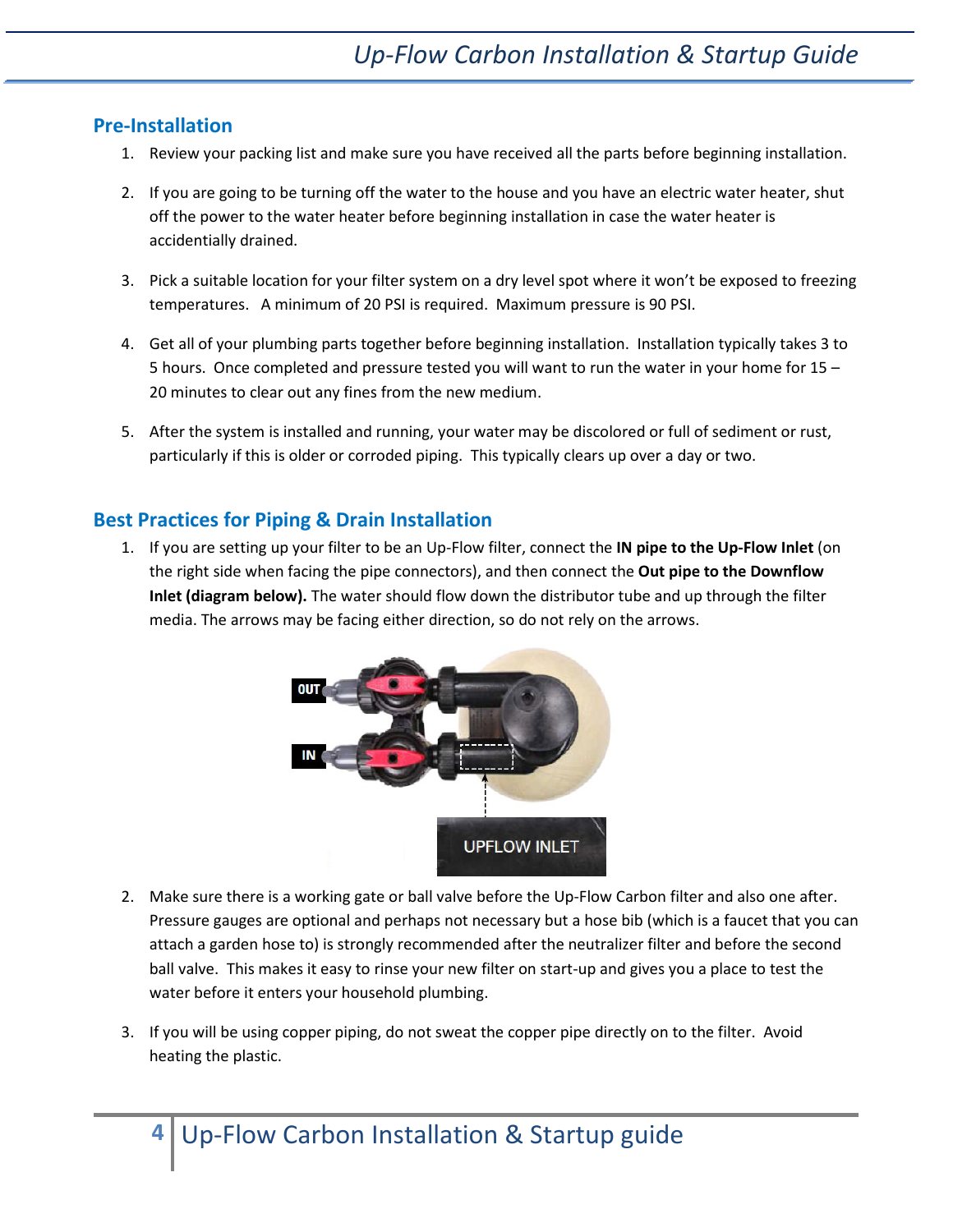#### <span id="page-4-0"></span>**How Your Carbon Filter Up-Flow Works:**

See Fig 1. In your Carbon Filter water enters the top of the tank and flows down through the distributor tube and up through the carbon media.

#### <span id="page-4-1"></span>**Figure 1 - Up-Flow Carbon tank diagram**

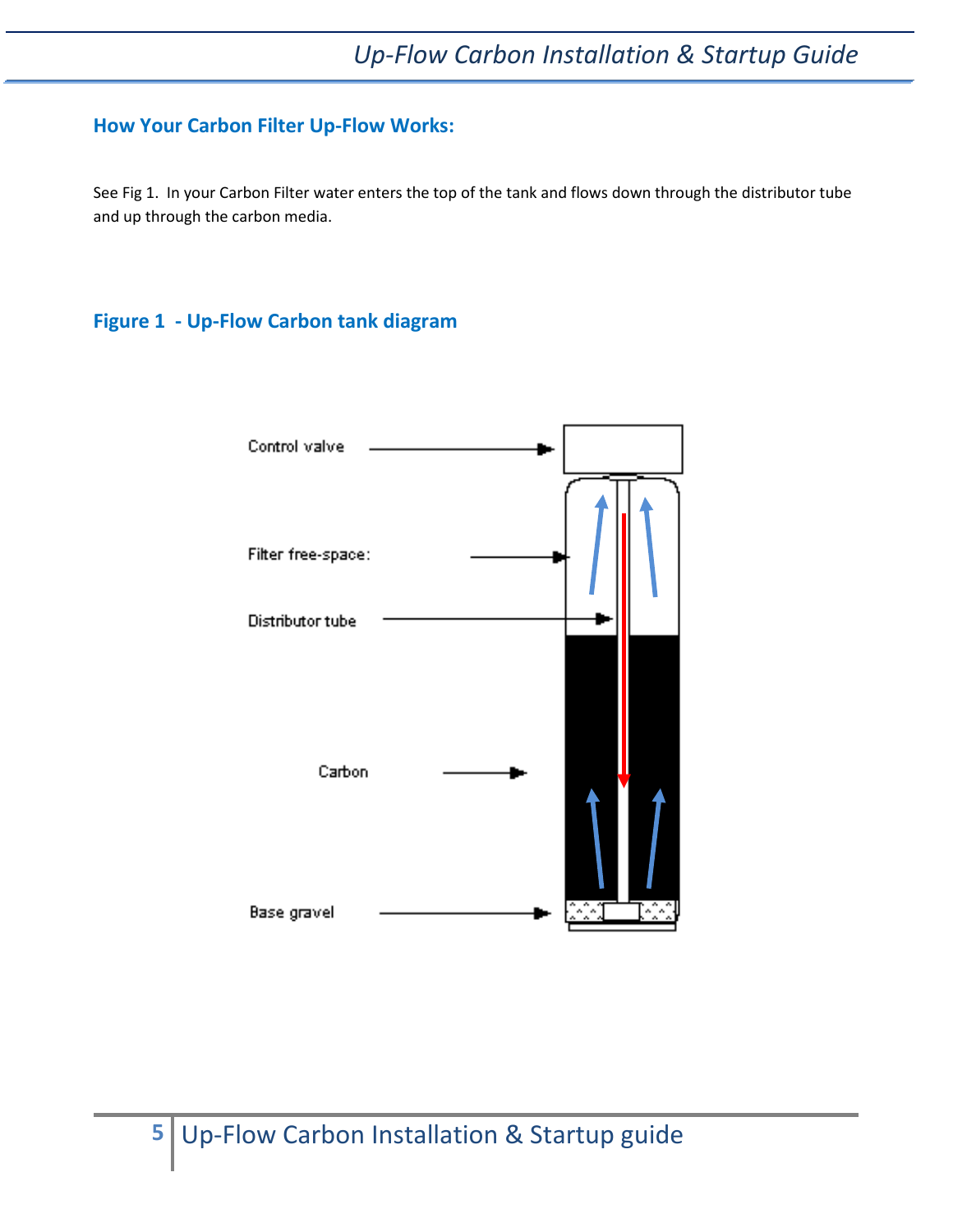#### <span id="page-5-0"></span>**Assembly and Installation Instructions**

1. Unscrew the top fitting on the tank by hand if it was shipped screwed on. Place the distributor tube in the tank if not already inside. If not already done, make sure the blue cap is on top of the distributor tube, or wrap the top of distributor tube with electrical or duct tape. **You do not want any carbon to go down the distributor tube, this is very important!**



- 2. Next add the gravel first and then the carbon media. Disregard the black plug in the tank that is a dome hole and not included with Carbon systems.
- 3. Remove cap or tape from the top of the distributor tube.
- 4. If possible at this point, fill the tank completely with water. This will allow the carbon media to settle and eliminate the need of "purging" the air out of the tank later.
- 5. Attach optional plastic top screen to the under-side of the in-out head. It is a funnel-shaped plastic screen that snaps on to the control valve and prevents media from escaping from the carbon filter.